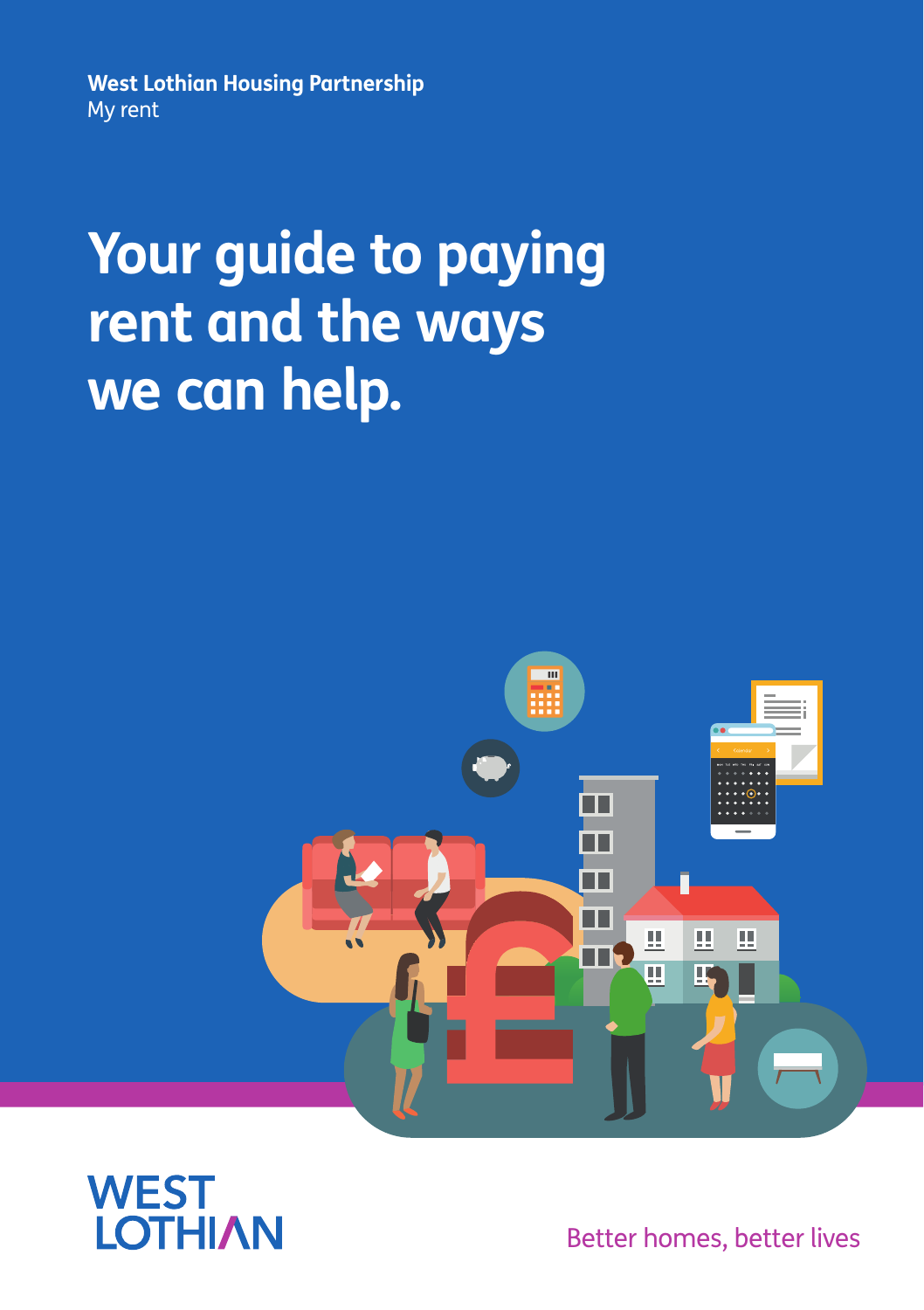## **Sign up for My WLHP**

| $\bullet$                | <b>Contract Contract</b>          |
|--------------------------|-----------------------------------|
|                          | $\sim$                            |
| <b>Contract Contract</b> | the control of the control of the |
|                          |                                   |

The easiest way to get in touch is online, you can pay your rent and view all your account information at **My WLHP**. To register visit **www.wlhp.org**

## **My rent**

We know money is tight – but paying your rent should be No.1 on your list.

It keeps the roof over your head. Don't risk losing your home because you've missed rent payments.

| <b>What's inside?</b> |     |
|-----------------------|-----|
| My rent               | 03  |
| Help with my rent     | 04  |
| Ways to pay my rent   | ៸េក |



We can produce information on request in large print, Braille and audio formats. Visit www.wlhp.org or contact your local housing officer.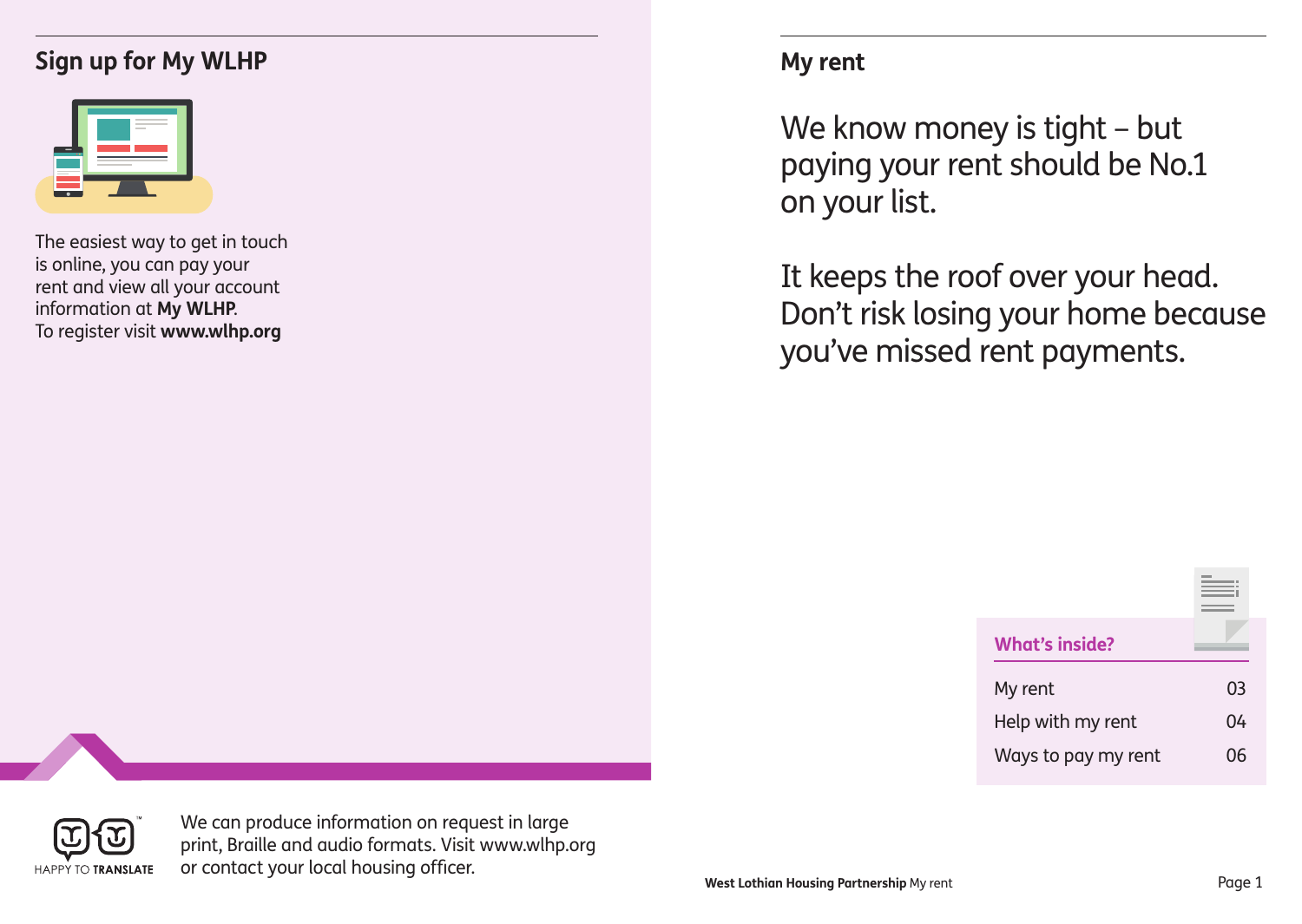## **My rent**

## **There are many ways we can help.** If you're worried about falling behind with payments then speak to your housing officer right away.

We can help you keep on top of your rent – even if you're already in debt.

#### **When is my rent due?**

Rent is paid as soon as you receive the keys to your new home.

Rent is due in advance. You can choose to pay each week, fortnight, four-weekly or monthly. It's up to you.

Our rent calendar shows you when rent is due.

#### **What does my rent pay for?**

Rent allows us to keep improving homes, communities and the lives of our tenants. This includes:

- a quality repairs service
- new heating, insulation work, kitchens, bathrooms, windows, roofs and doors
- the environmental services and improvements around your home
- a 24-hour, seven days a week, customer service centre
- expert money, welfare and fuel advice to help you make the most of your money
- helping people into work, education and training.





You can view the rent calendar online at **www.wlhp.org/my-home**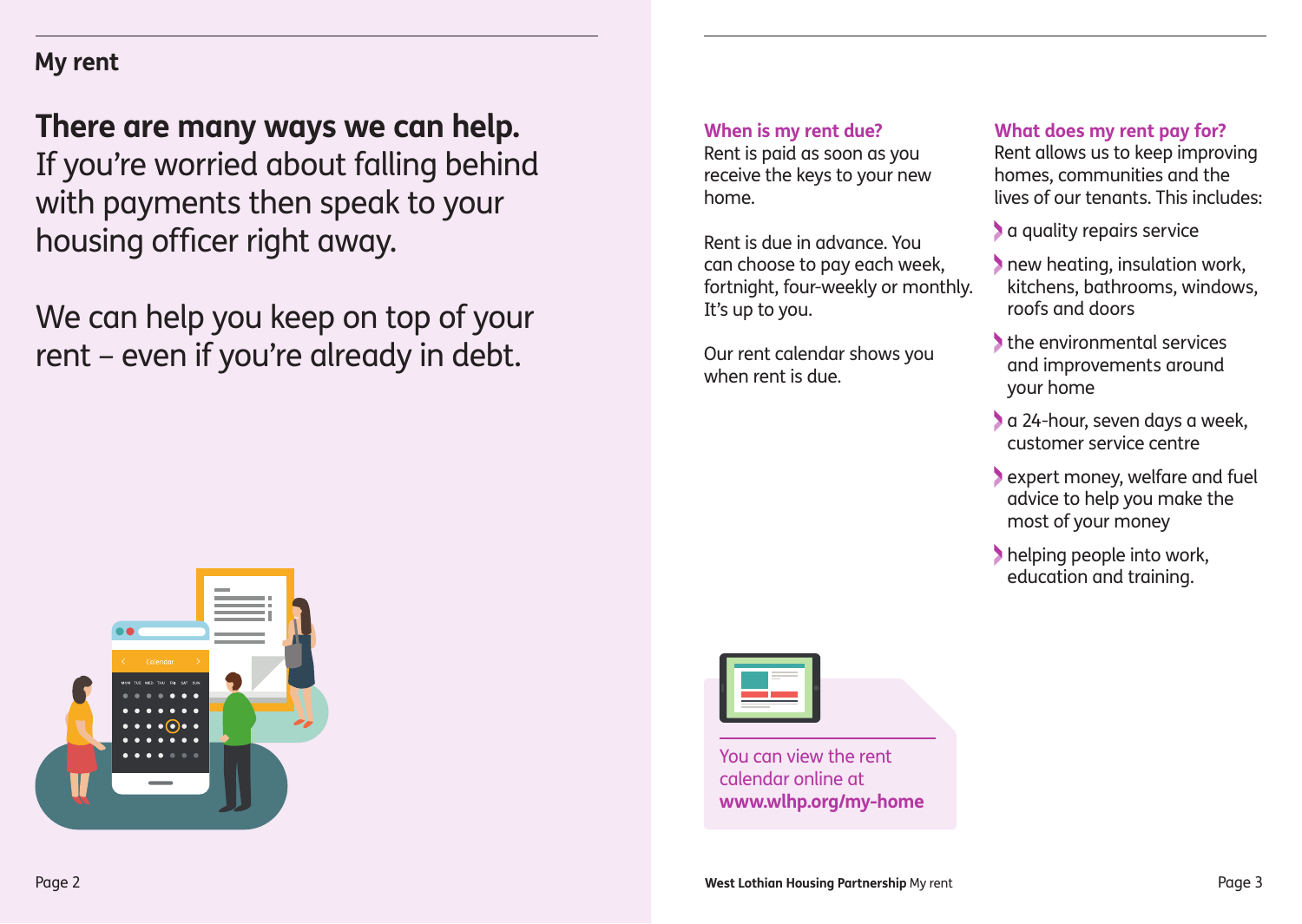### **Help with my rent**

Our friendly and helpful staff are on hand to provide expert support and advice no matter your circumstances.

#### **Repayment plan**

Talk to us, we can help you pay off rent arrears in full with a repayment plan you can afford.

#### **Money advice**

Our expert money advisors can help you to manage your way out of debt and provide helpful budgeting advice.



Speak to your **housing officer** to arrange an appointment with a money advisor or request an appointment online.

#### **Cut your fuel bills**

Get on to the cheapest tariffs and arrange low-cost payment plans.

#### **Benefit help**

Welfare benefits advisors will help you get the maximum benefits so you receive every penny you are due. We can give advice on Universal Credit, which will replace Housing Benefit, and advise on what to do if your benefit money is cut.

#### **Don't go hungry**

Are you worried about putting food on the table for yourself or your family?

Our Eat Well scheme helps tenants who face real hardship and may be forced to turn to food banks. Don't be embarrassed to ask for help – we're here to support you.

#### **Banking**

Many people worry about getting charges on a bank account. But we can help. We'll help you open a fee-free bank account where you won't be charged when a Direct Debit or standing order fails.

And if you pay your rent by Direct Debit and have a feefree account, we can help you get a £50 buffer – similar to an overdraft – on your account. The £50 buffer scheme is available thanks to a partnership with Pollok Credit Union.



Remember, we're here to help.

#### **Jobs and training**

We have a range of ways to help people into jobs and training. To find out more and see the latest job opportunities go to **www.wlhp.org/jobs-and-training**

#### **What happens if I don't pay?**

It is a condition of your Tenancy Agreement that you pay your rent on time.

You must get in touch with us immediately if you miss a payment or are struggling to pay. We will do everything we can to help you. If you don't pay your rent and don't get in touch with us, we will contact you and find out why you haven't paid and offer you support to get back on top of things.

If you refuse to talk to us or fail to keep up with your agreed payment plan, we will take legal action. Where arrears continue to rise, we will, as a last resort, raise an action with the courts. If a Sheriff decides to grant a decree, an eviction must then take place.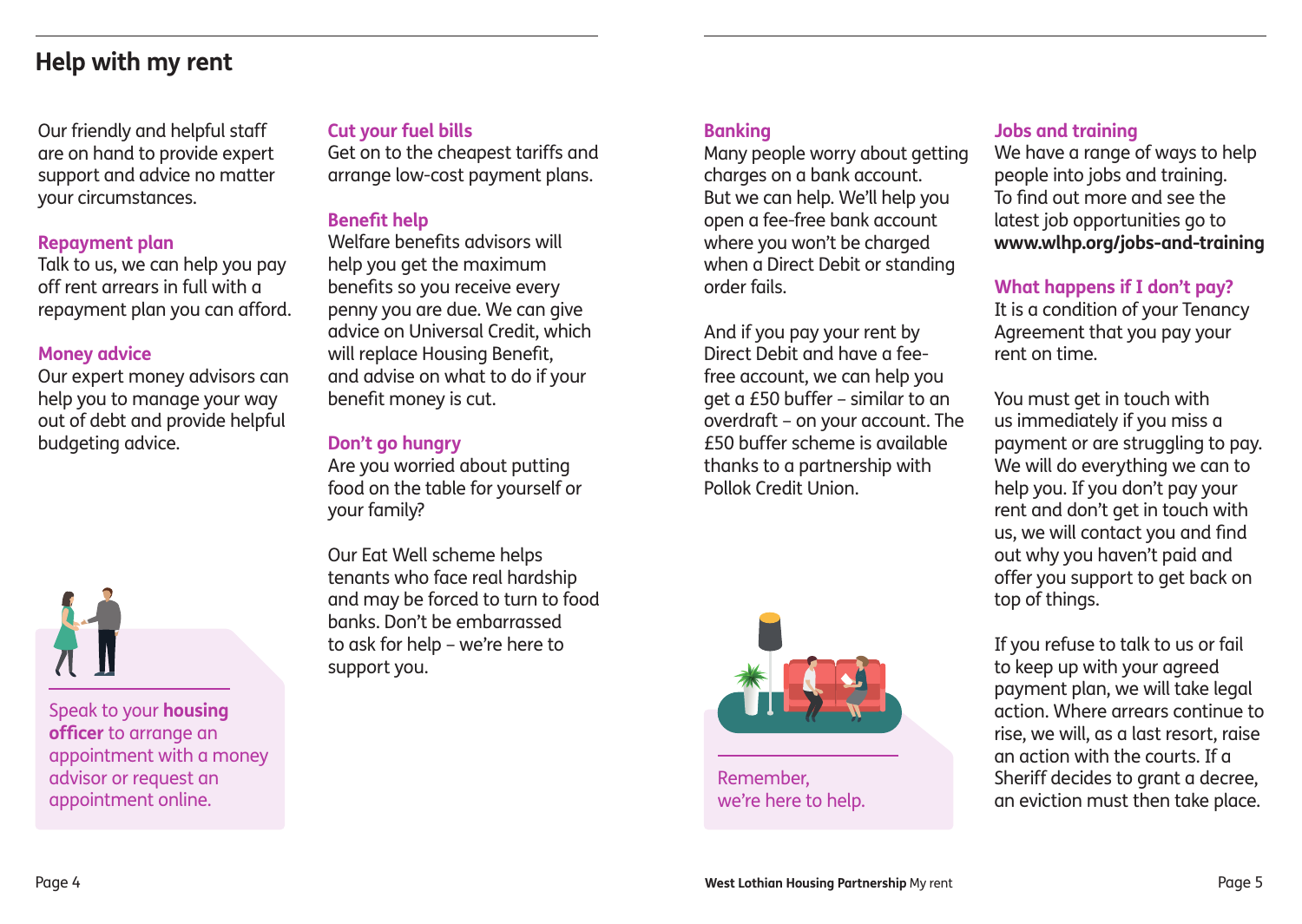### **Ways to pay my rent**

## We have a range of easy ways to pay your rent.

#### **Direct Debit**

Direct Debit is the most hasslefree. Lots of our customers already pay their rent by Direct Debit. Once you have set up a Direct Debit, your payment will come off your bank account on a date and at a frequency that suits you. If you don't have a bank account, we can help you get one. Ask us about fee-free banking.

#### **Online**

Register for, or log into, **My WLHP** and pay your rent. You can also see your account here. If you need help registering speak to your housing officer or call us.

If you pay using online banking, in a branch or by standing order, make sure you use your rent reference number so your payment goes into your account without delay.

**My WLHP** gives you access to your account, anytime. And it's not just for paying your rent. You can check your account, book a repair and report any issues in your neighbourhood.



**Set up a Direct Debit**  Speak to your **housing officer** or call us on **01506 416 438**.



Visit our website and login to pay your rent online **www.wlhp.org**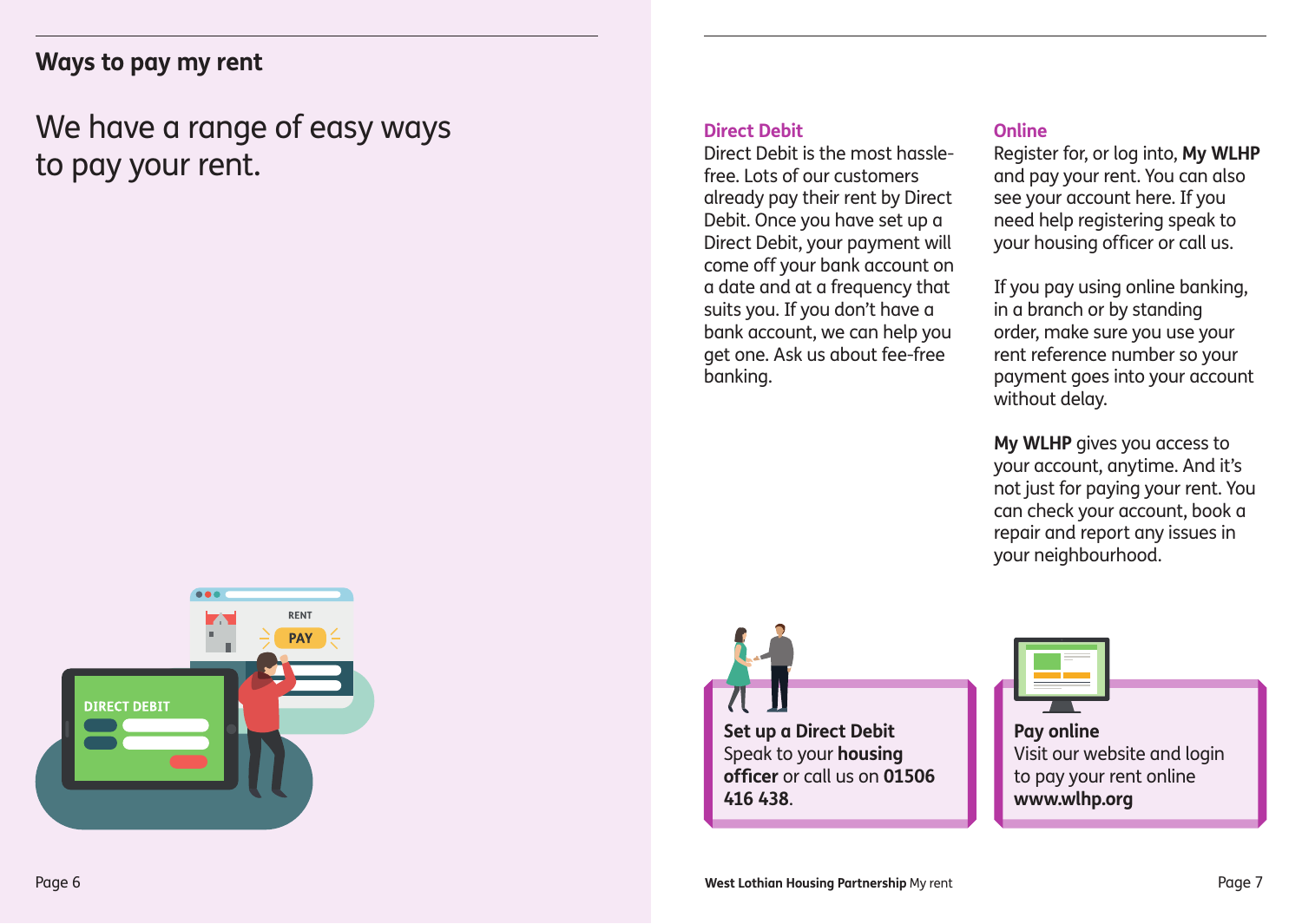## **Other ways to pay**

#### **Phone**

Call us free 24 hours a day, seven days a week, on **01506 416 438** to pay by debit or credit card.

#### **Standing order**

Set up a standing order with your bank.

#### **Post office**

Pay at the post office with a WLHP rent payment card.

#### **PayPoint**

Pay at any shop that displays the PayPoint sign.

#### **Post**

Send a cheque to: **West Lothian Housing Partnership, Customer Service Centre, 170 Crown Street, Glasgow, G5 9XD**

#### **Housing Benefit**

If you receive full housing benefit, your rent is likely to be paid by your local council. If you receive partial housing benefit, you are responsible for paying the rest.

The UK Government's Welfare Reform changes will replace Housing Benefit with Universal Credit. Speak to your housing officer if you need any advice.

## **Need to get in touch?**

We're always here to help.



Speak to your **housing officer**



Visit us at **www.wlhp.org**



Call us free on **01506 416 438**



Email us on **talk@wlhp.org**



Find us on Facebook **www.facebook.com /wlhousingpartnership**



**WLHP Customer Service Centre, Lipton House, 170 Crown Street, Glasgow G5 9XD**



Printed on 100% recycled paper. Please recycle responsibly.